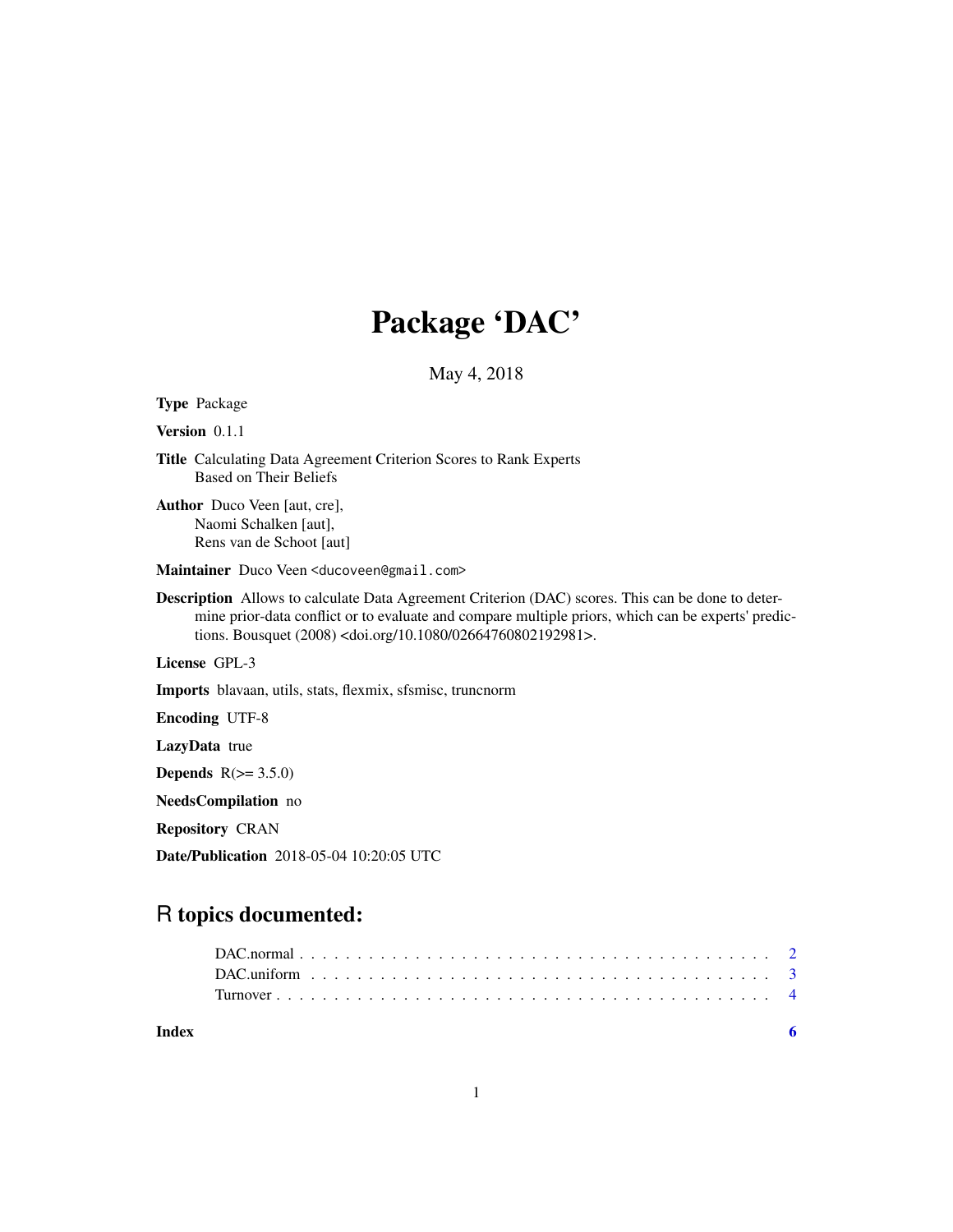#### Description

Calculates DAC values for multiple experts that provide prections in the form of a prior. The benchmark is set to be a normal distribution with user specified boundaries.

#### Usage

DAC.normal(from, to, by, data, priors, mean.bench, sd.bench, n.iter = 10000)

#### Arguments

| from       | Lower bound of the parameter space that is to be evaluated, as in the seq function<br>of the base package.                                                                                                                                                                                                                                                                                                                                                                                                                                                                       |
|------------|----------------------------------------------------------------------------------------------------------------------------------------------------------------------------------------------------------------------------------------------------------------------------------------------------------------------------------------------------------------------------------------------------------------------------------------------------------------------------------------------------------------------------------------------------------------------------------|
| to         | Upper bound of the parameter space that is to be evaluated, as in the seq function<br>of the base package.                                                                                                                                                                                                                                                                                                                                                                                                                                                                       |
| by         | Step size by which the defined parameter space is mapped out, as in the seq<br>function of the base package.                                                                                                                                                                                                                                                                                                                                                                                                                                                                     |
| data       | A vector of your data points.                                                                                                                                                                                                                                                                                                                                                                                                                                                                                                                                                    |
| priors     | A matrix of densities with in each column a density of a specific prior mapped<br>on the paramater space that is equal to the parameter space that is supplied using<br>the from, to, by statements. E.g. the parameter space runs from -10 to 10 in steps<br>of 0.01 than your density of a standard normal distribution should be obtained<br>using dnorm(x = seq(from = -10, to = 10, by = 0.01), mean = 0, sd = 1). The first<br>column will thus describe this density using 2001 rows and all other columns<br>should use the same density mapping to the parameter space. |
| mean.bench | Mean of the benchmark prior.                                                                                                                                                                                                                                                                                                                                                                                                                                                                                                                                                     |
| sd.bench   | SD of the benchmark prior.                                                                                                                                                                                                                                                                                                                                                                                                                                                                                                                                                       |
| n.iter     | The number of iterations that is used to obtain the posterior distribution of the<br>data and the benchmark prior note that only half of these iterations will be used<br>to obtain samples, the other half is used for adaptation and burnin.                                                                                                                                                                                                                                                                                                                                   |

#### References

Bousquet, N. (2008) Diagnostics of prior-data agreement in applied bayesian analysis. *Journal of Applied Statistics*, 35(9), 1011-1029.

Veen, D., Stoel, D., Schalken, N., van de Schoot, R. (2017). Using the Data Agreement Criterion to Rank Experts' Beliefs. *arXiv preprint arXiv:1709.03736.*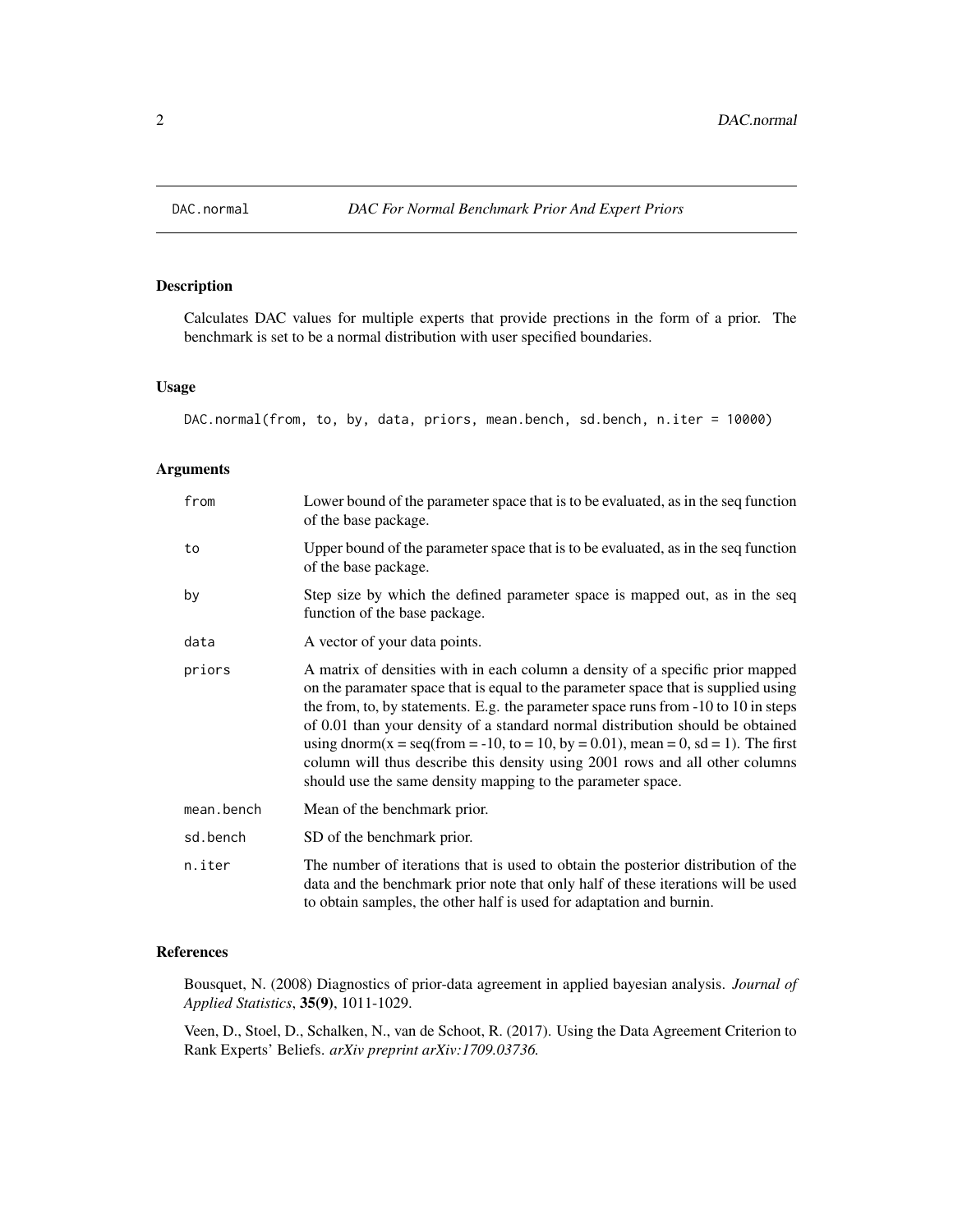#### <span id="page-2-0"></span>DAC.uniform 3

#### Examples

```
y <- Turnover$actual.data
from <- -500
to <- 500
by <-.01xx <- seq(from, to, by)
priors <- matrix(NA,ncol=4,nrow=length(xx))
for(i in 1:4){
  priors[,i] <- dnorm(xx, Turnover$expert.priors[i ,1], Turnover$expert.priors[i, 2])
}
out <- DAC.normal(from = from, to = to, by = by, data = Turnover$actual.data,
                   priors = priors , mean.bench = 0, sd.bench = 100, n.iter = 1000)
```
DAC.uniform *DAC For Uniform Benchmark Prior And Expert Priors*

#### Description

Calculates DAC values for multiple experts that provide prections in the form of a prior. The benchmark is set to be a uniform distribution with user specified boundaries.

#### Usage

DAC.uniform(from, to, by, data, priors, lb.bench, ub.bench, n.iter = 10000)

#### Arguments

| from     | Lower bound of the parameter space that is to be evaluated, as in the seq function<br>of the base package.                                                                                                                                                                                                                                                                                                                                                                                                                                                                           |
|----------|--------------------------------------------------------------------------------------------------------------------------------------------------------------------------------------------------------------------------------------------------------------------------------------------------------------------------------------------------------------------------------------------------------------------------------------------------------------------------------------------------------------------------------------------------------------------------------------|
| to       | Upper bound of the parameter space that is to be evaluated, as in the seq function<br>of the base package.                                                                                                                                                                                                                                                                                                                                                                                                                                                                           |
| by       | Step size by which the defined parameter space is mapped out, as in the seq<br>function of the base package.                                                                                                                                                                                                                                                                                                                                                                                                                                                                         |
| data     | A vector of your data points.                                                                                                                                                                                                                                                                                                                                                                                                                                                                                                                                                        |
| priors   | A matrix of densities with in each column a density of a specific prior mapped<br>on the paramater space that is equal to the parameter space that is supplied using<br>the from, to, by statements. E.g. the parameter space runs from -10 to 10 in steps<br>of 0.01 than your density of a standard normal distribution should be obtained<br>using dnorm( $x = seq(from = -10, to = 10, by = 0.01)$ , mean = 0, sd = 1). The first<br>column will thus describe this density using 2001 rows and all other columns<br>should use the same density mapping to the parameter space. |
| lb.bench | Lower boundary of the benchmark prior.                                                                                                                                                                                                                                                                                                                                                                                                                                                                                                                                               |
| ub.bench | Upper boundary of the benchmark prior.                                                                                                                                                                                                                                                                                                                                                                                                                                                                                                                                               |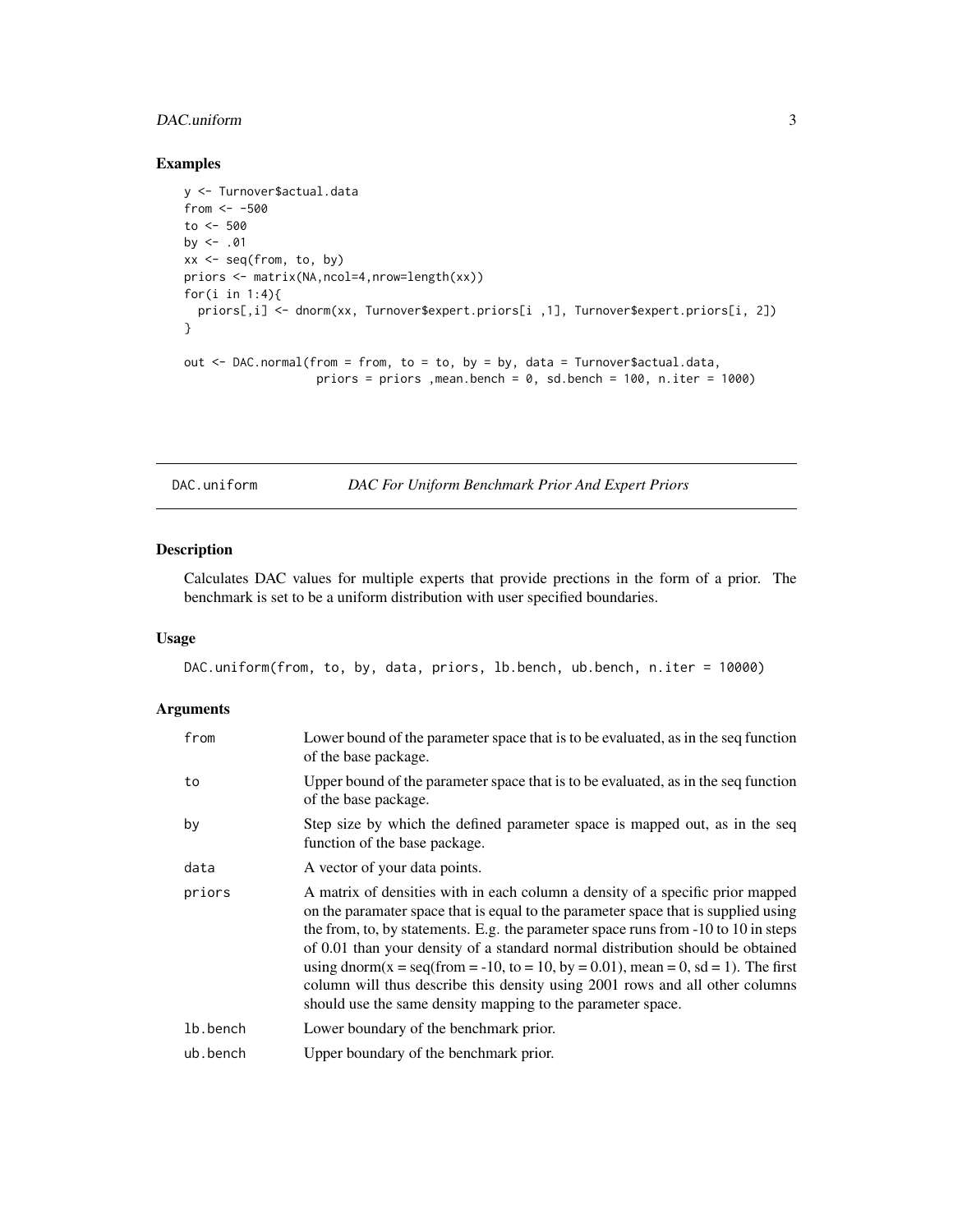<span id="page-3-0"></span>

| n.iter | The number of iterations that is used to obtain the posterior distribution of the |
|--------|-----------------------------------------------------------------------------------|
|        | data and the benchmark prior note that only half of these iterations will be used |
|        | to obtain samples, the other half is used for adaptation and burnin.              |

#### References

Bousquet, N. (2008) Diagnostics of prior-data agreement in applied bayesian analysis. *Journal of Applied Statistics*, 35(9), 1011-1029.

Veen, D., Stoel, D., Schalken, N., van de Schoot, R. (2017). Using the Data Agreement Criterion to Rank Experts' Beliefs. *arXiv preprint arXiv:1709.03736.*

#### Examples

```
y <- Turnover$actual.data
from <-10to <-10by <- .01
xx \leq -\text{seq}(\text{from}, \text{to}, \text{by})priors <- matrix(NA,ncol=4,nrow=length(xx))
for(i in 1:4){
  priors[,i] <- dnorm(xx, Turnover$expert.priors[i ,1], Turnover$expert.priors[i, 2])
}
out <- DAC.uniform(from = from, to = to, by = by, data = Turnover$actual.data,
                    priors = priors , 1b.bench = 0, ub.bench = 5, n.iter = 1000)
```
Turnover *Expert predictions and actual turnover for the first quarter of 2016*

#### Description

Data set containing predictions of four experts concerning the turnover for the first quarter of 2016 and the actual realisation of the turnover. The scale is transformed so as to protect business sensitive information..

#### Usage

data(Turnover)

#### Format

A list of 2 providing the predictions of the experts and the actual data.

expert.priors Predictions of turnover by experts expressed in distributional form for the dsnorm function of the fGarch package. Each row representens one expert, column the mean, column two the sd and column three the skewness parameter.

actual.data The realisation of turnover for the company.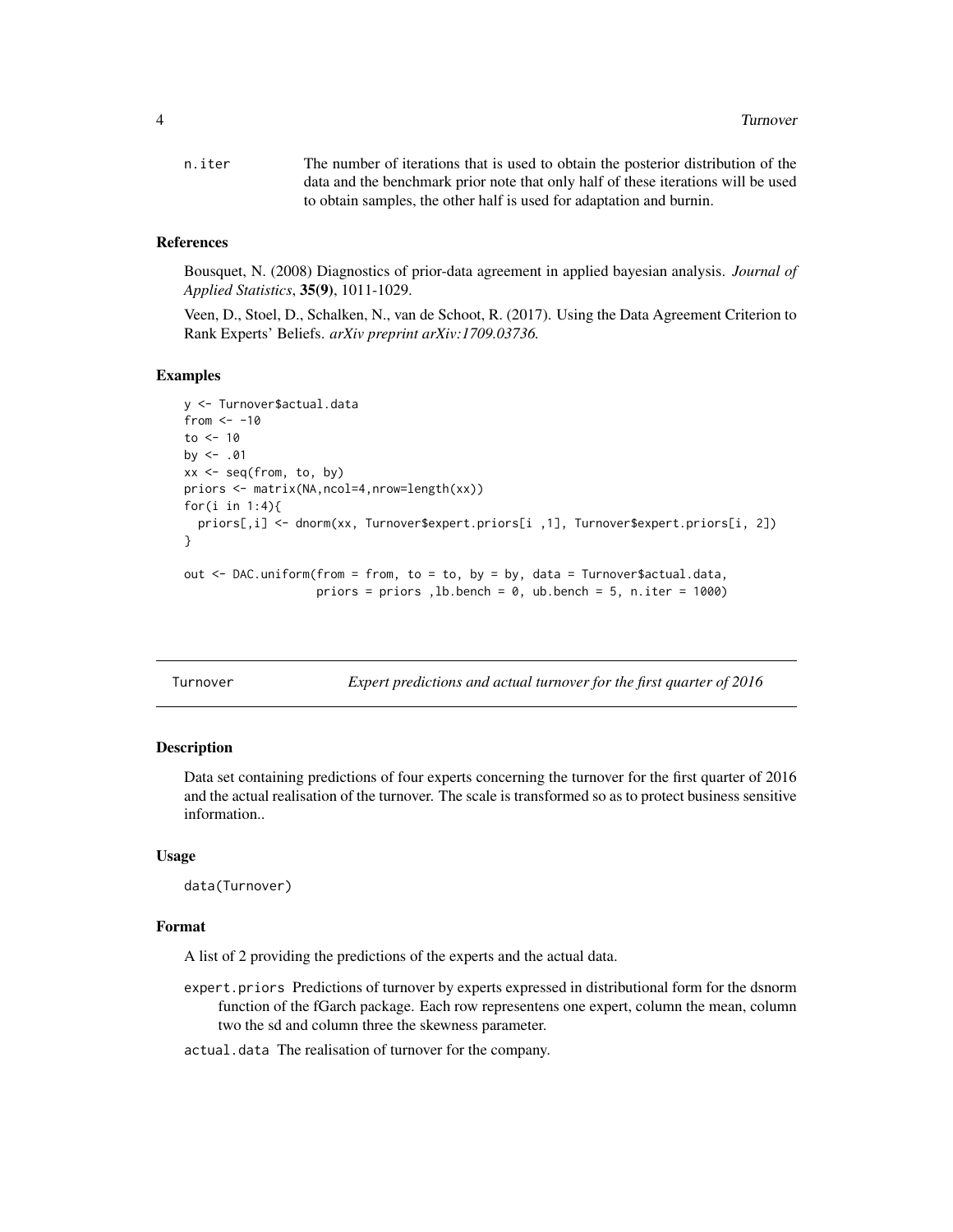#### Turnover 5

#### References

Veen, D., Stoel, D., Schalken, N., van de Schoot, R. (2017). *Using the Data Agreement Criterion to Rank Experts' Beliefs*. Manuscript submitted for publication.

#### Examples

head(Turnover)